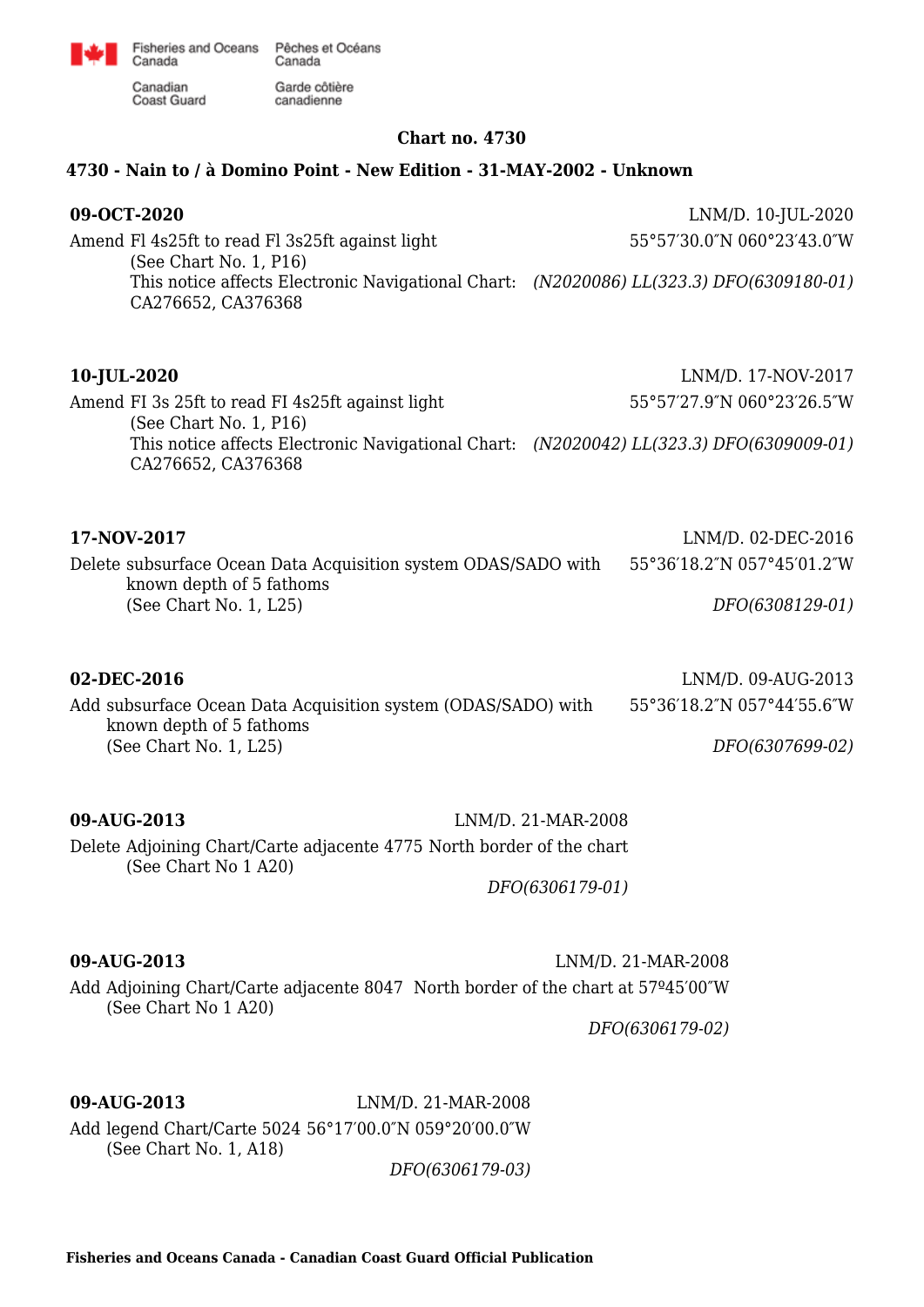

Garde côtière

canadienne

Canadian Coast Guard

Canada

**Chart no. 4730**

Add depth of 2½ fathoms with danger line (See Chart No 1 I10)

**21-MAR-2008** LNM/D. 29-OCT-2004 54°05′35.9″N 056°45′36.3″W

*DFO(6303695-01)*

This notice affects Electronic Navigational Chart: CA276113

Delete depth of 4¾ fathoms (See Chart No 1 I10)

**21-MAR-2008** LNM/D. 29-OCT-2004 54°05′45.0″N 056°45′45.0″W

*DFO(6303695-02)*

This notice affects Electronic Navigational Chart: CA276113

| 21-MAR-2008                                                                      | LNM/D. 29-OCT-2004         |
|----------------------------------------------------------------------------------|----------------------------|
| Delete dangerous underwater rock of 6 ft or less with legend ED.<br>Breaks/Brise | 54°05′54.0"N 056°48′00.0"W |
| (See Chart No 1 K13)                                                             | DFO(6303695-03)            |

This notice affects Electronic Navigational Chart: CA276113

| 21-MAR-2008                                                                             | LNM/D. 29-OCT-2004         |
|-----------------------------------------------------------------------------------------|----------------------------|
| Delete dangerous underwater rock of 6 ft or less with legend ED<br>(See Chart No 1 K13) | 54°05′37.0″N 056°43′12.0″W |
|                                                                                         | DFO(6303695-04)            |

This notice affects Electronic Navigational Chart: CA276113

## **21-MAR-2008** LNM/D. 29-OCT-2004

Delete dangerous underwater rock of 6 ft or less with legend PA, Breaks/Brise (See Chart No 1 K13) 54°04′06.0″N 056°42′00.0″W *DFO(6303695-05)*

This notice affects Electronic Navigational Chart: CA276113, CA376355

**29-OCT-2004** LNM/D. 24-SEP-2004

Amend ′Fl G 4s 82ft′ to read ′Fl G 3s 80ft′ against light 55°15′25.0″N 059°20′35.0″W

*LL(319.322) DFO(6301968-01)*